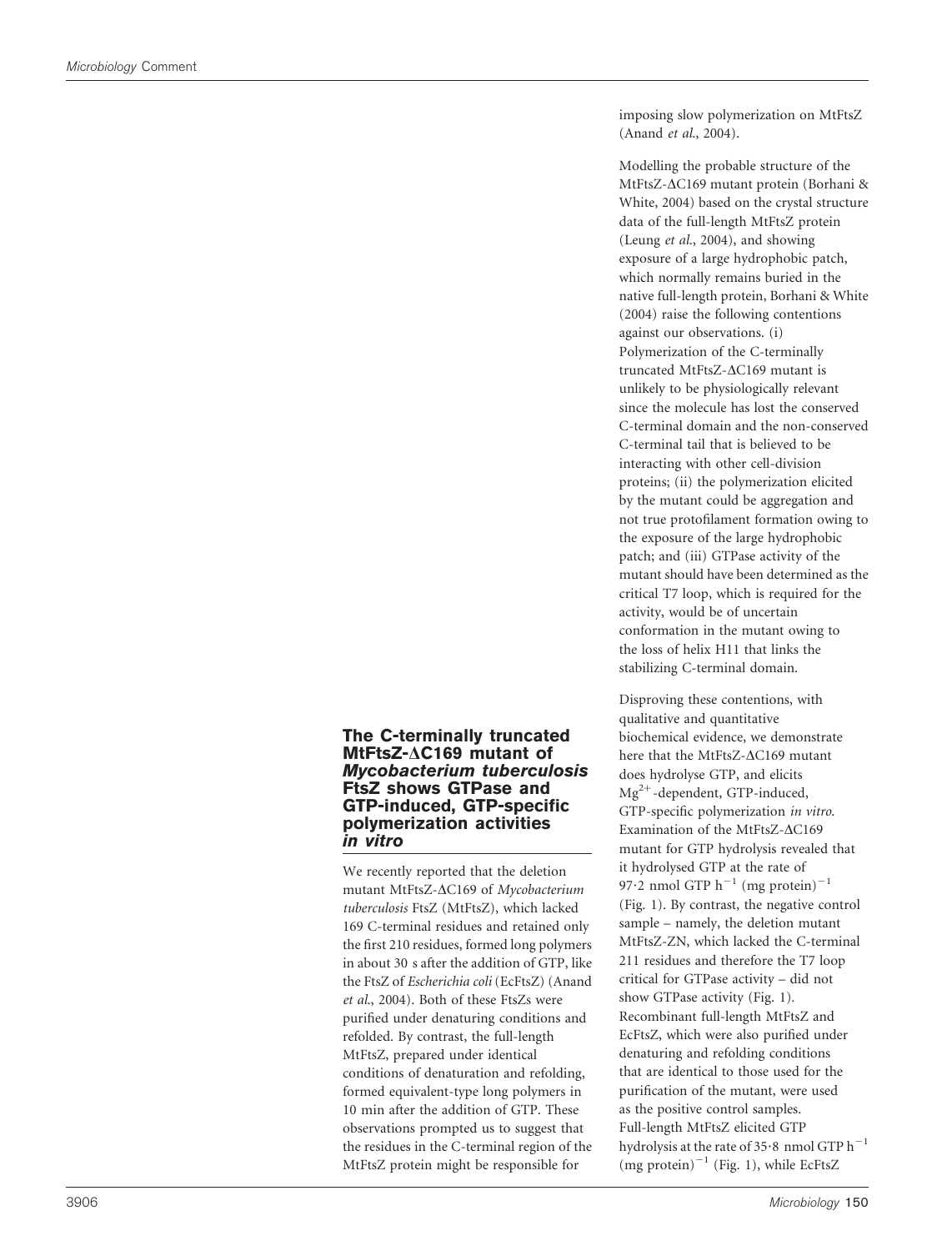

| GTP converted [nmol (mg protein) <sup>-1</sup> ] |  |
|--------------------------------------------------|--|
|--------------------------------------------------|--|

| Protein      | 1 h    | 2 <sub>h</sub> | 3 <sub>h</sub> |
|--------------|--------|----------------|----------------|
| MtFtsZ-FL    | $3-45$ | 71.66          | $89 - 05$      |
| MtFtsZ-AC169 |        | 133-33 194-48  | 219.27         |
| MtFtsZ-ZN    | NA     | NA             | ΝA             |

Fig. 1. GTPase activities of full-length MtFtsZ (black bars) and MtFtsZ- $\Delta$ C169 deletion mutant (grey bars). GTPase activity was assayed essentially as described by RayChaudhuri & Park (1992) with minor modifications. Ten micromolar full-length MtFtsZ and  $3.9 \mu M$  MtFtsZ- $\Delta$ C169 were used for the assay.

 $(b)$ 

showed 1 µmol GTP  $h^{-1}$  (mg protein)<sup>-1</sup> (data not shown).

Furthermore, we examined  $Mg^{2+}$ -dependent, GTP-induced, GTP-specific polymerization of the MtFtsZ- $\Delta$ C169 mutant protein using a 90˚light scattering assay (Mukherjee & Lutkenhaus, 1999). The mutant protein elicited GTP-induced, GTP-specific polymerization (Fig. 2a). Polymerization was not observed either in the absence of GTP or in the presence of another nucleotide such as ATP. The

MtFtsZ- $\Delta$ C169 mutant did not polymerize in the absence of  $Mg^{2+}$  ions either, a characteristic feature reported for the full-length MtFtsZ protein (White et al., 2000). The positive control sample – namely, denatured–refolded full-length MtFtsZ – also showed



Fig. 2. Light-scattering (90°) assay to monitor polymerization of denatured–refolded preparations of MtFtsZ- $\Delta$ C169 (a) and full-length MtFtsZ (b) (both 6 µM) under identical conditions. The proteins were incubated in 1 × CGH buffer (1 mM citrate, 1 mM glycine, 1 mM HEPES, pH 6.5), 5 mM MgCl<sub>2</sub> and 50 mM KCl in a 150 µl fluorimeter cuvette at 30°C. The 90° lightscattering (LS) values were initially monitored for 320 s in the absence of GTP to obtain a baseline. Subsequently, 1 mM GTP was added and monitoring continued. The time-course of the reaction in the presence of GTP is indicated by  $\blacktriangle^*$  in both plots. Control reactions were carried out by adding an equal volume of buffer in place of GTP ( $\blacksquare$ ) or by adding ATP to a final concentration of 1 mM (---). Light-scattering values were measured every 40 s as described by White et al. (2000).